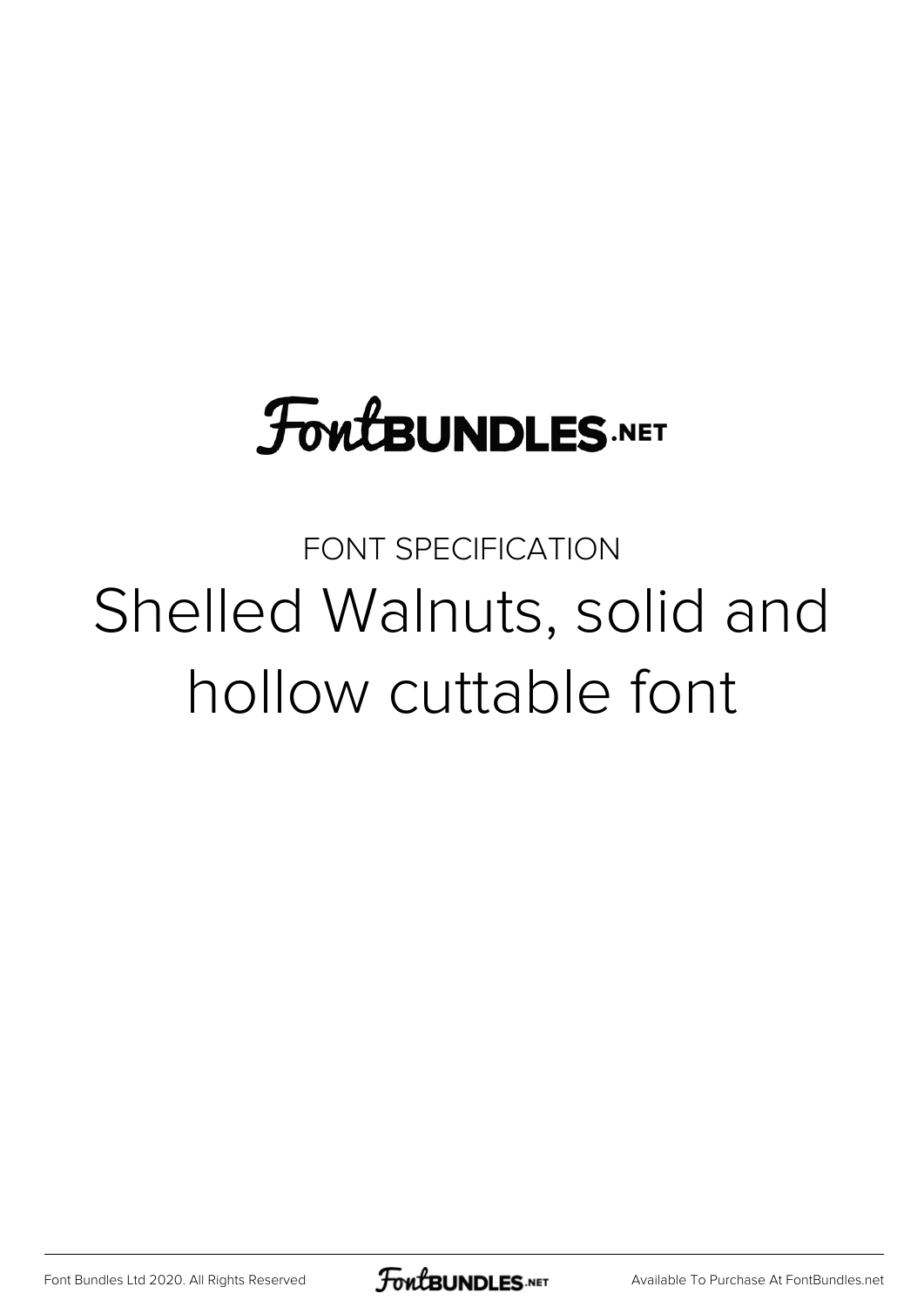### Shelled walnuts - Regular

**Uppercase Characters** 

# ABCDEFGHIJKLMNOP ORSTUVWXYZ

Lowercase Characters

# abcderghijklonno P 4 6 4 T W W W X Y Z

Numbers

# 0123456789

Punctuation and Symbols

### $$7.8'$  ( ) + ? [ 1  $\overline{\mathbf{5}}$

All Other Glyphs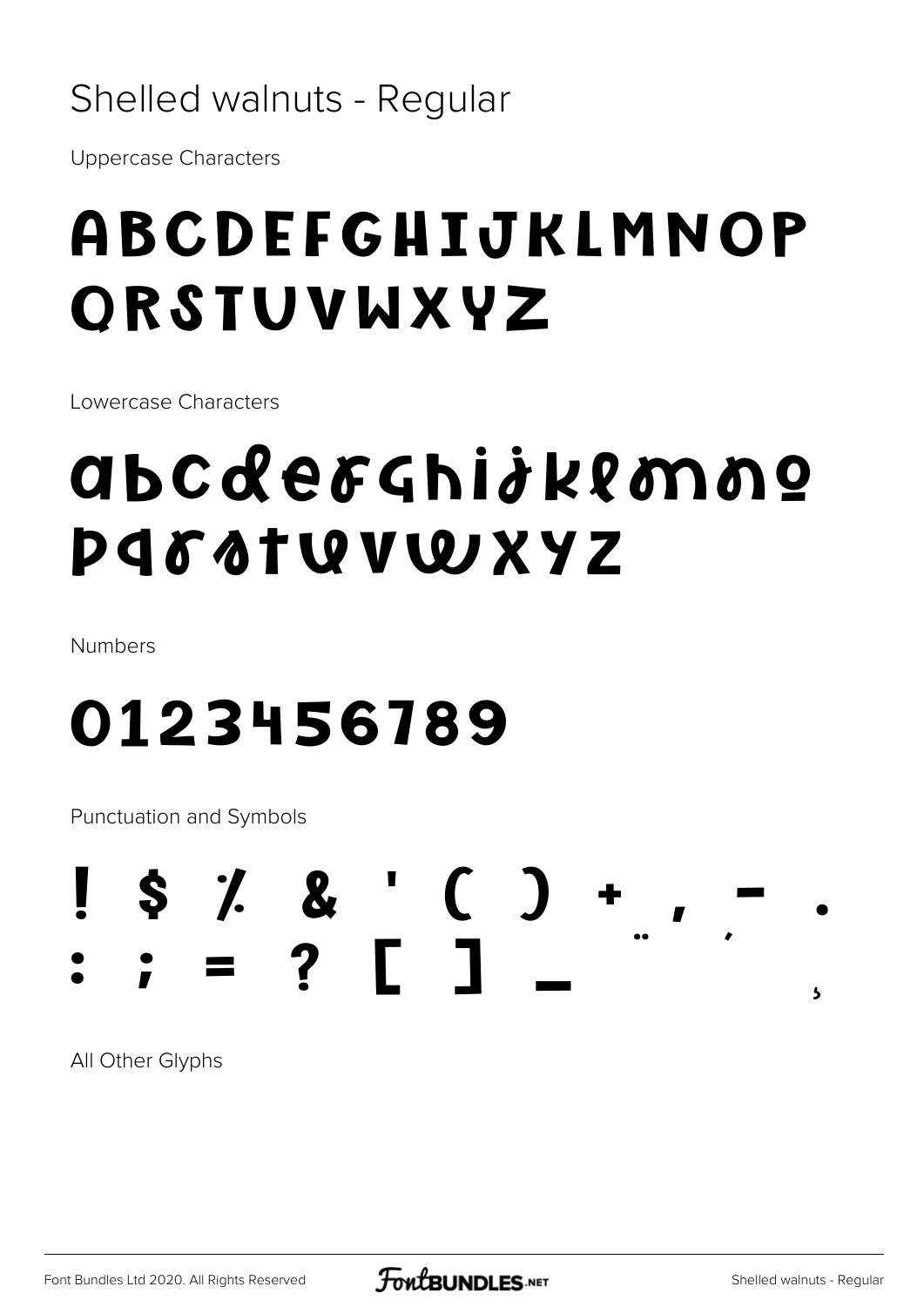# À Á Â Ã Ä Å Æ Ç È É Ê Ë Ì Í Î Ï Ð Ñ Ò Ó Ô Õ Ö Ø Ù Ú Û Ü Ý Þ ß à á â ã ä å æ ç è é ê ë ì í î ï ð ñ ò ó ô õ ö ø ù ú û ü ý þ ÿ Œ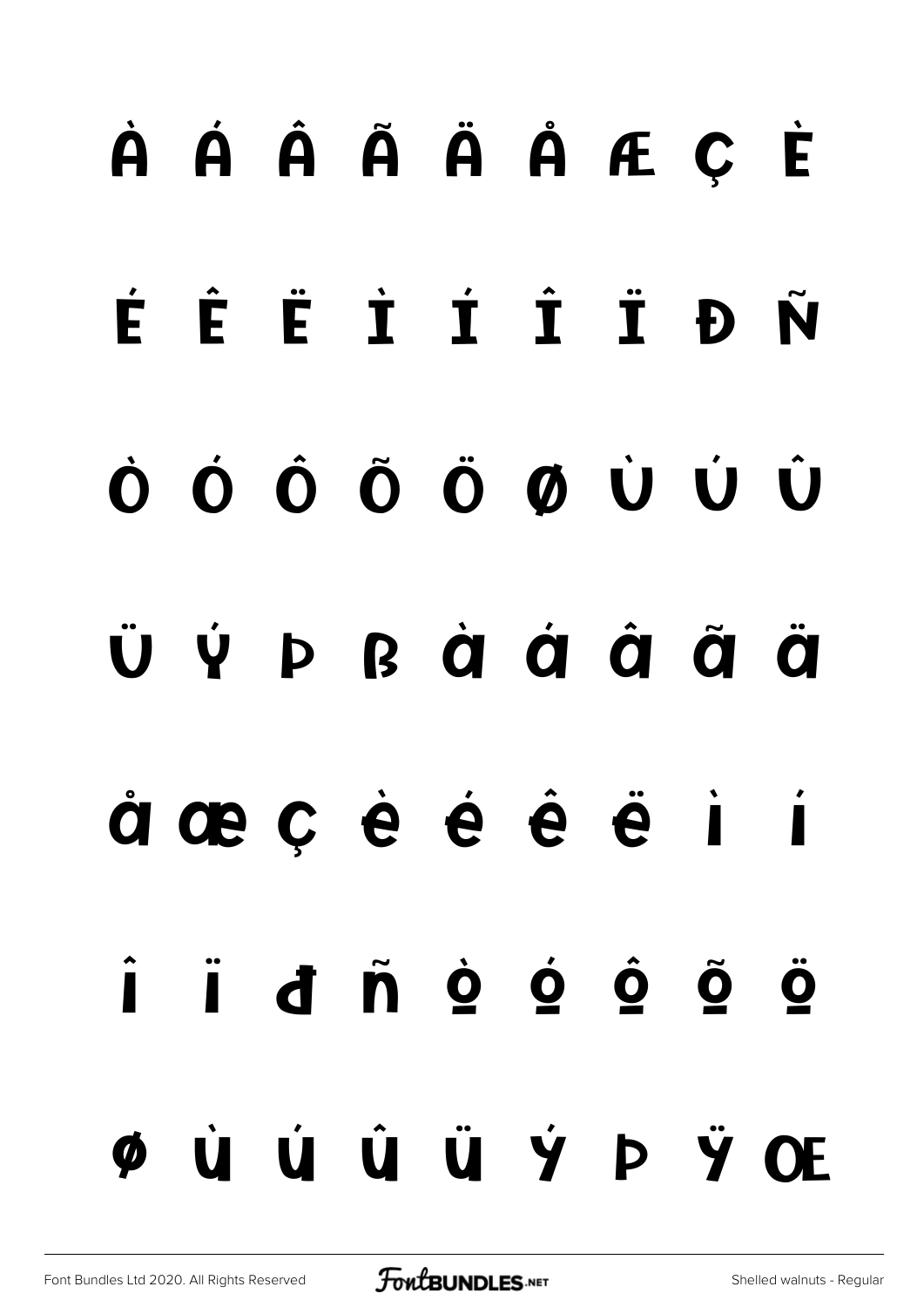# œ Ŵ Ŵ Ŷ Ÿ  $\bullet$ W W W W W Y Y d F m n o u w i

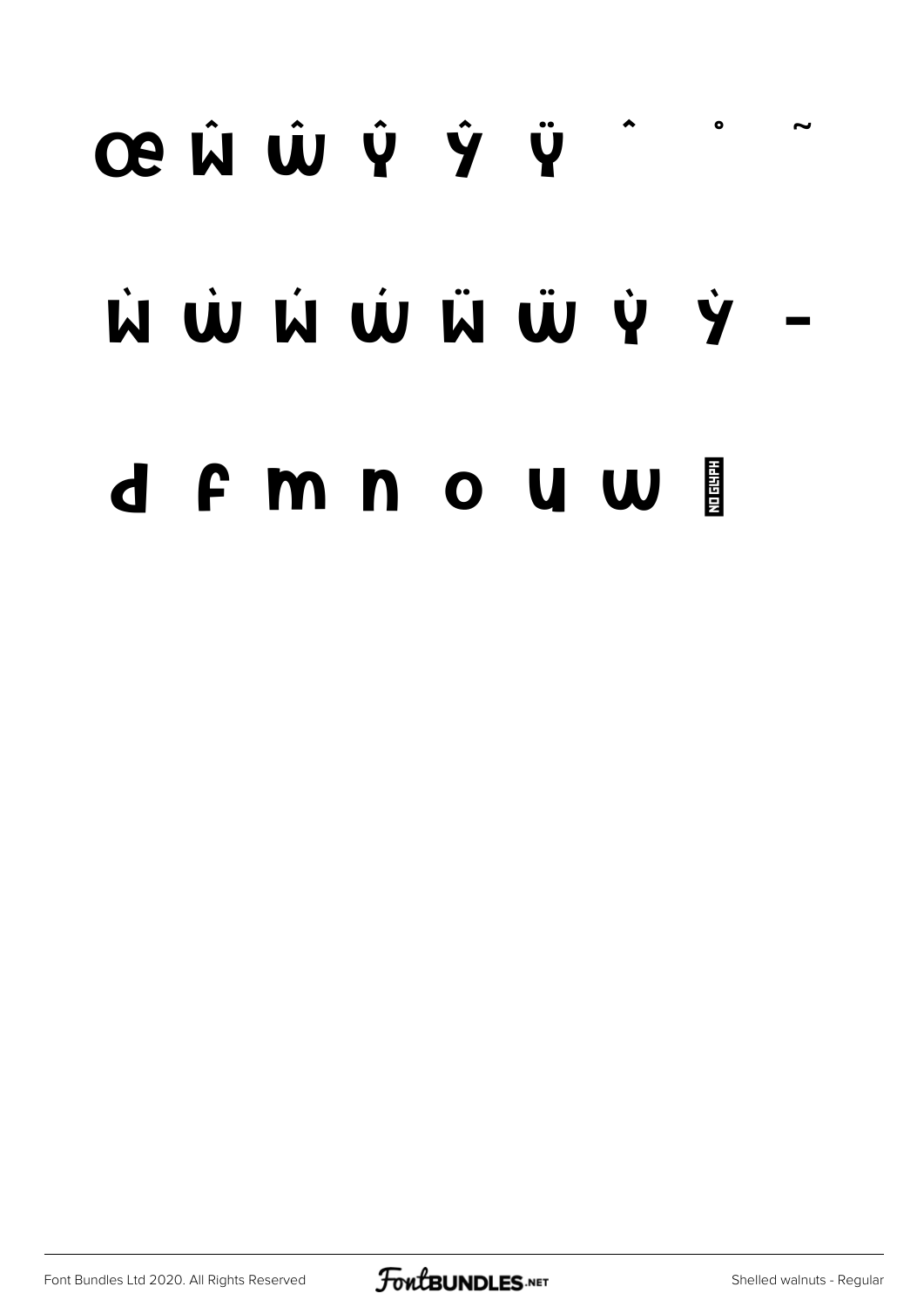#### Shelled walnuts Hollow - Regular

**Uppercase Characters** 

### ABCDEFGHIJTKLMNOP QRSTUVWXYZ

Lowercase Characters

# ahcderghiðklanne PIFATURVWXYZ

Numbers

0123456789

Punctuation and Symbols



All Other Glyphs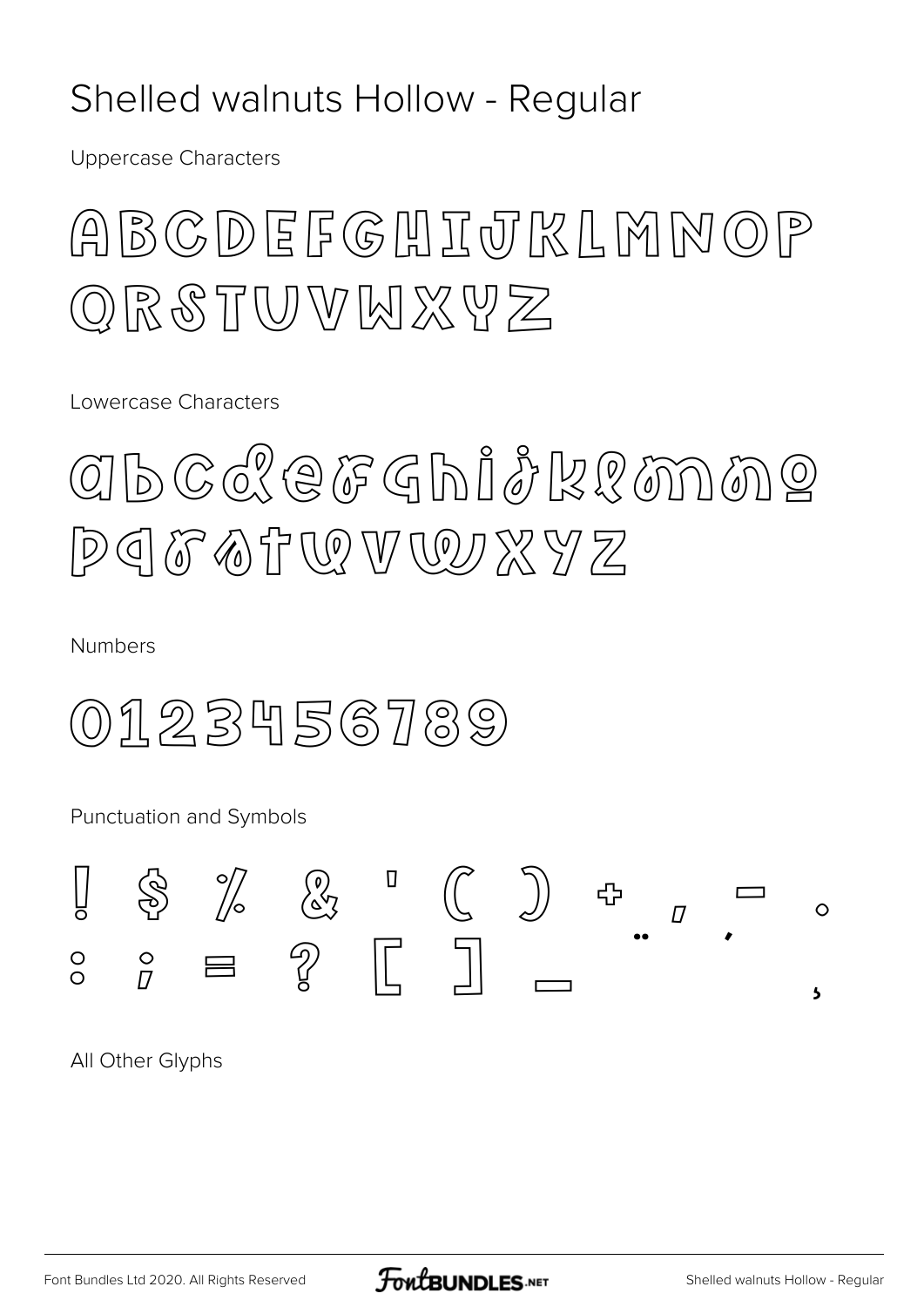